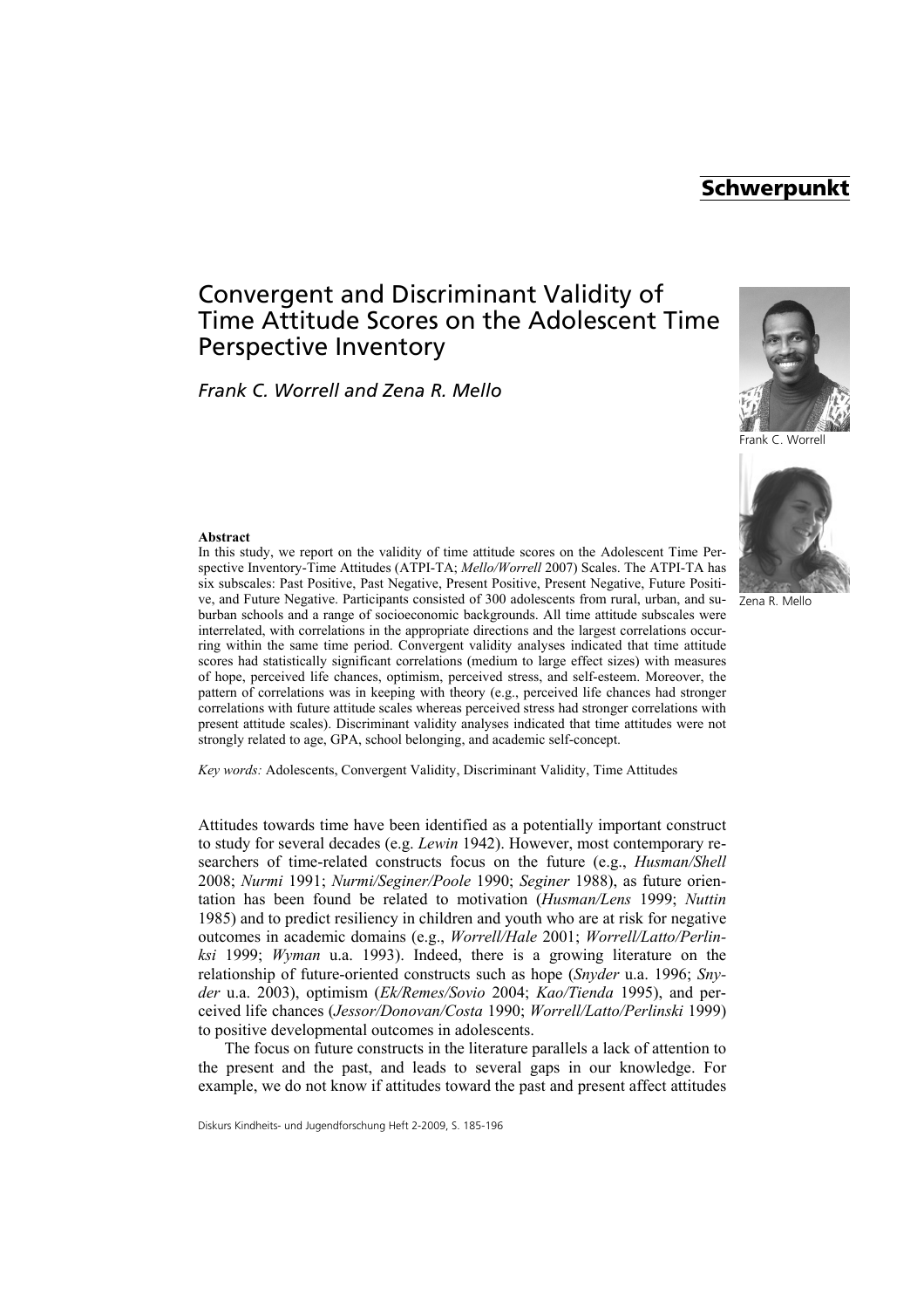toward the future. For example, are at-risk individuals with positive attitudes toward both the present and the future more resilient than those with positive attitudes toward the future only? Is it possible to have negative attitudes toward the past and present but positive attitudes toward the future? How do positive attitudes toward one time period interact with negative attitudes toward another time period? One cannot answer any of these questions without a scale that produces valid scores for all three time periods. In the current study, we examined the convergent and discriminant validity of time attitude scores on the Adolescent Time Perspective Inventory (*Mello/Worrell* 2007), an instrument designed to examine present and negative attitudes toward the past, present, and future.

# Assessing Attitudes Toward the Past, Present, and Future

Although there are several scales that examine multiple aspects of the future, to date, there are only two scales that assess attitudes towards the past, present, and future: the Zimbardo Time Perspective Inventory (ZPTI; *Zimbardo/Boyd* 1999) and the APTI-TA (*Mello/Worrell* 2007), the instrument being examined in this study.

The Zimbardo Time Perspective Inventory

*The ZPTI.* The ZPTI (*Zimbardo/Boyd* 1999) is a 56-item measure consisting of five subscales: Past Positive (9 items), Past Negative (10 items), Present Fatalistic (9 items), Present Hedonistic (15 items), and Future (13 items). The scale was developed using several samples ranging in size from 28 to 361 with ages ranging from 16 to 62. *Zimbardo/Boyd* reported structural validity support for ZPTI scores based on exploratory and confirmatory factor analyses, as well as reliability estimates ranging from .74 to .82.

The two past scales assess positive and negative attitudes toward the past. However, the other three scales assess attitudes towards time in conjunction with other constructs. For example, the Future scale ("I am able to resist temptations when I know there is work to be done;" "It upsets me to be late for appointments") seems to assess delay of gratification and task commitment rather than just a positive attitude toward the future. Similarly, the Present Hedonistic scale assesses "risk-taking" and "an orientation toward present pleasure with little concern for future consequences" (*Zimbardo/Boyd* 1999, S. 1275). Thus, this scale is focused on constructs other than an attitude towards the present time. Finally, the Present Fatalistic scale also reflects multiple constructs. Indeed, *Zimbardo*/*Boyd* (1999, S. 1275) indicated that this scale's scores reflect "a fatalistic, helpless, and hopeless attitude toward the future and life," rather than assessing attitudes toward the present as the title suggests.

This construct contamination is reflected in the validity coefficients reported by *Zimbardo/Boyd* (cf. 1999). They examined the relationship between ZPTI subscale scores and scores on 26 measures across a wide spectrum. Using a moderate effect size as a floor for interpreting the correlation coefficients (i.e.,  $r =$ .30; *Newton/Rudestam* 1999) in keeping with the concern that statistical significance is determined in large part by sample size, Past Negative scores had sub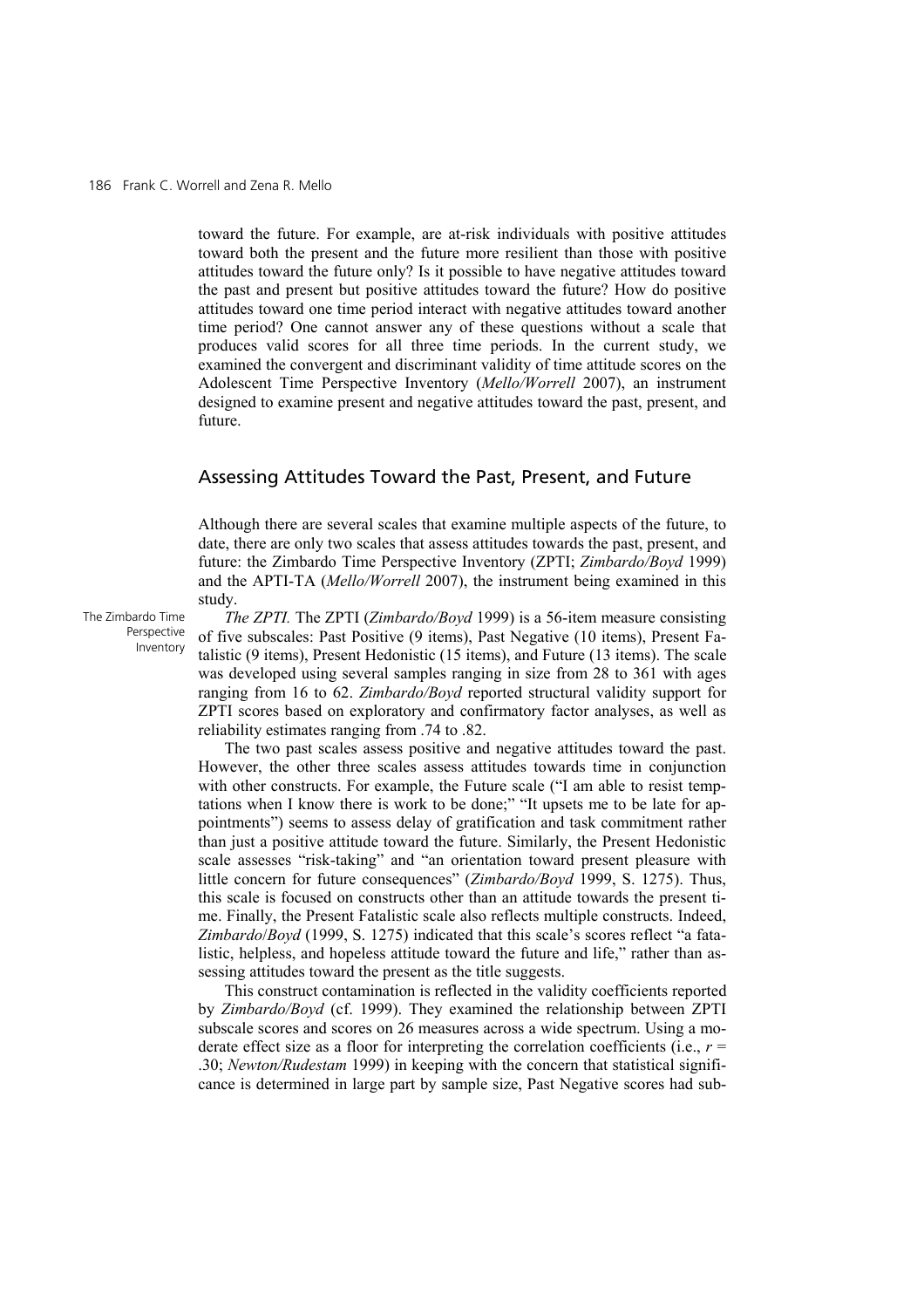stantial relationships with aggression (.49), depression (.59), emotional stability (-.45), self-esteem (-.48), trait anxiety (.68), impulse control (-.34) and level of happiness (-.41); however, Past Positive had only one meaningful correlation (i.e., *r* > .32) with level of happiness (.36). Present Hedonistic's strongest relationships were with ego control  $(.60)$ , novelty seeking  $(.57)$ , and sensation seeking (.57), in keeping with its focus on risky behaviors. Present Fatalistic had its largest relationship with consideration of future consequences (-.55), in keeping with the authors' description of this construct as future- rather than presentoriented, and moderate relationships with depression (.37), aggression (.39), and trait anxiety (.38). Other studies have indicated that the present-oriented scales on the ZPTI predict risky driving and substance use (vgl. *Keough/Zimbardo/ Boyd* 1999; *Zimbardo/Keough/Boyd* 1997), variables that are related to risk taking rather than to temporal factors.

Scores on the Future subscale were most strongly related to conscientiousness (.57), consideration of future consequences (.52), preference for consistency (.47), and novelty seeking (-.41), reflecting the items' focus on self-control and delay of gratification. None of the scores had meaningful relationships to age, GPA, hours of study, shyness, or temper.

In another examination of ZPTI scores in a sample of 815 adolescents, *Worrell/Mello* (cf. 2007) found that ZPTI scores were generally reliable (.61  $\lt \alpha$ .81), and were supported by exploratory factor analyses (five and six-factor structures), but not by confirmatory factor analyses (the comparative fit-index was .636 for the five-factor structure). Recommendations for an acceptable fit suggest fit indices in the .90 to .95 range (*Byrne* 2001, 2006; *Hu/Bentler* 1998). Further, none of the ZPTI scores was related to perceived life chances, and Future was the only score that had a modest relationship to a measure of hope  $(r =$ .32). These findings suggest that, in spite of their labels, some ZPTI subscales may not be assessing attitudes toward time as suggested by the scales' titles. Thus, although ZPTI scores have provided some evidence of validity, some subscales may be measuring more than attitudes toward time. Moreover, the ZPTI does not have a negative future subscale.

*The ATPI-TA.* The APTI-TA (*Mello/Worrell* 2007) was developed to provide researchers with a measure of attitudes toward the past, the present, and the future. The authors wanted to provide an alternative to the ZPTI that focused more clearly on the time dimensions, was age-appropriate for adolescents, and was substantially shorter in length. Thus, items were specifically designed to focus on positive and negative attitudes toward time with as minimal a focus on other constructs as possible. Sample items are presented in Table 1. The current version of the ATPI-TA consists of 30 items across six subscales—Past Positive, Past Negative, Present Positive, Present Negative, Future Positive, and Future Negative. The factor structures of individual subscale scores were established using exploratory factor analytic procedures. The six-factor structure was supported by confirmatory factor analyses (*Mello/Worrell/Buhl* 2008). Reliability estimates for APTI-TA scores are in the moderate range (see Table 2).

ZPTI subscales may be measuring more than attitudes toward time

The *ATPI-TA* as an alternative to the ZPTI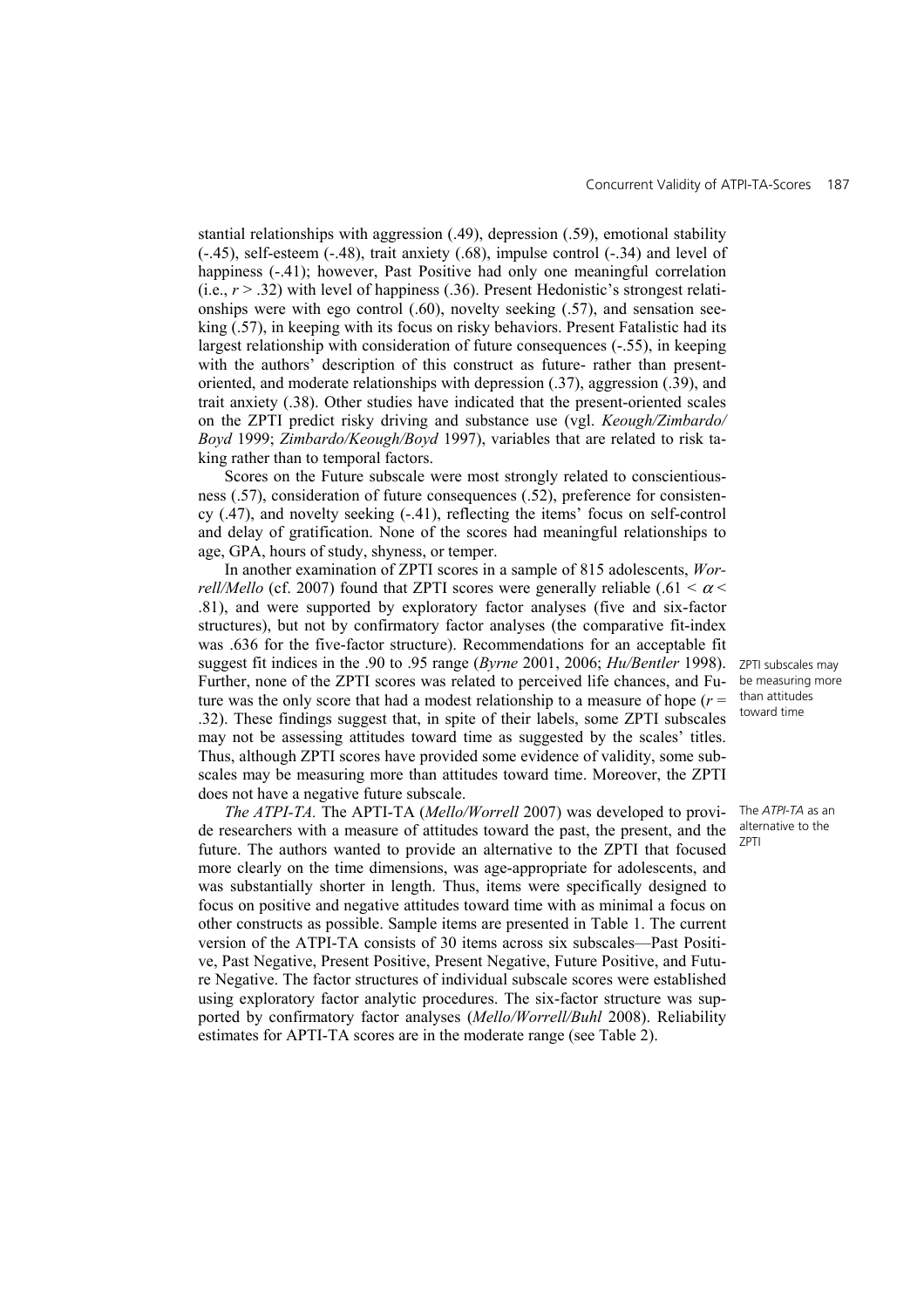188 Frank C. Worrell and Zena R. Mello

# The Present Study

Given the evidence in support of the internal consistency and structural validity of ATPI-TA scores, the goal of the present study was to examine convergent and discriminant validity of these scores with academic, demographic, timerelated, and well-being constructs. Based on previous research with the ZPTI, it was hypothesized that APTI-TA scores would have modest relationships (i.e., *r* ≈ .1) with age or academic constructs (correlations indicating a small effect size), providing evidence of discriminant validity. It was also hypothesized that APTI-TA scores would have moderate to substantial correlations with other time-related variables such as perceived life chances, optimism, and hope, providing evidence of convergent validity, as these scales should be tapping similar time-related constructs.

Third, it was hypothesized that the time attitudes would be related to measures of psychological well being (self-esteem and stress) as these are global dispositional measures that should be related to positive and negative views of the world. Finally, it was hypothesized that scores on positive subscales would have positive relationships with other constructs (reversed for perceived stress), and scores on negative subscales would have negative relationships with other constructs. Given a sample size of 300, a moderate effect size (i.e.,  $r \ge 0.3$ ) in addition to statistical significance was used as basis for interpreting correlations as meaningful. Moderate and large effect sizes are more likely to replicate in future studies.

# Method

### Participants

Participants consisted of 300 adolescents (39.7 percent female, 59.7 percent male) ranging in age from 12 to 19 years old  $(M = 16.1; SD = 1.25)$  and attending schools in a Western and a Mountain state in the United States. Thirty eight percent  $(n = 114)$  of participants were youth attending a summer program for academically talented students,  $41.7$  percent ( $n = 125$ ) were attending school in a rural district, and 19.3 percent  $(n = 58)$  were drawn from two urban schools. Three youth did not indicate which program they were in. The majority of participants indicated that they came from middle class (34.7 percent) or upper middle class (32 percent) families, with 22.6 percent coming from families of less economic means and 9.7 percent coming from wealthier families. Participants were from a variety of racial/ethnic groups: African American (*n* = 33), American Indian (*n* = 3), Asian American (*n* = 76), Chicano/Latino (*n* = 31), European American ( $n = 123$ ), Multi-ethnic ( $n = 28$ ), and Other/Unreported ( $n = 6$ ).

Comparisons across the schools indicated no differences in socioeconomic status, but students attending the summer program (*M* age = 15.4,  $SD = 0.91$ ) and one of the urban schools (*M* age = 15.8,  $SD = 0.87$ ) were significantly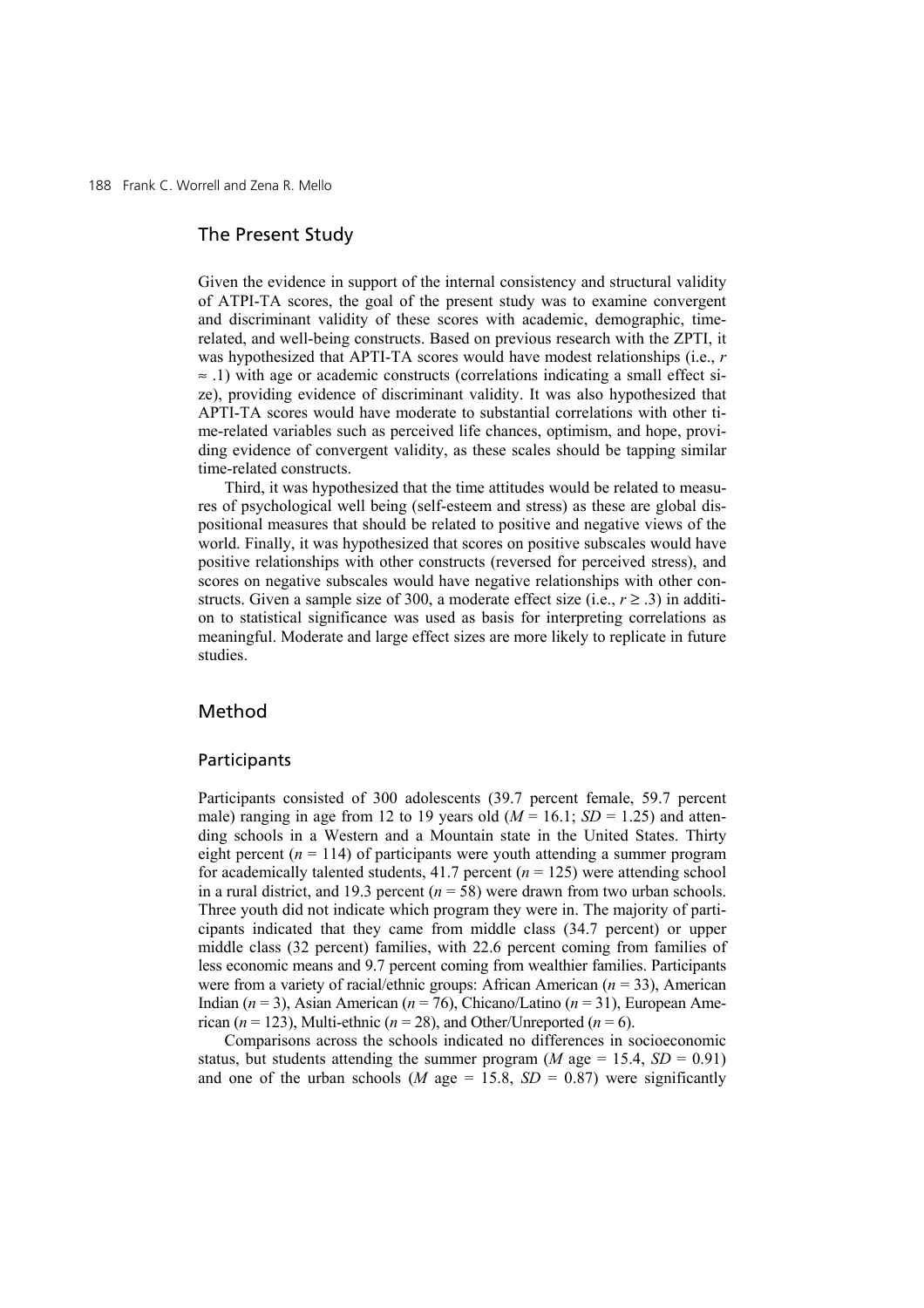younger than students attending the rural school (*M* age = 16.1,  $SD = 1.2$ ;  $F[3]$ ,  $292$ ] = 37.5,  $p < .001$ ). Summer program students also had a significantly higher GPA ( $M = 3.86$ ,  $SD = 0.28$ ) than students in the other groups,  $F[3, 264] = 76.9$ , *p* < .001, with the students in the urban schools having the lowest GPAs (Urban 1  $M = 2.68$ ,  $SD = 0.54$ ; Urban 2  $M = 2.80$ ,  $SD = 0.61$ ), and the rural school falling in the middle ( $M = 3.12$ ,  $SD = 0.59$ ).

### Measures

*The APTI-TA*. The primary measure was the ATPI-TA (*Mello/Worrell* 2007). The ATPI-TA consists of six subscales—Past Positive, Past Negative, Present Positive, Present Negative, Future Positive, and Future Negative—with five items each. The subscales were designed to assess individuals' positive or negative attitudes toward a particular time dimension, and are scored on a 5-point Likert scale (1 = *Strongly Disagree*, 5 = *Strongly Agree*). Sample items can be found in Table 1. Internal consistency estimates (Cronbach's alpha) for scores in this study range from .73 to .83 ( $Mdn = .78$ ; see Table 2), and structural validity was established using exploratory and confirmatory factor analyses (Mello et al. 2008).

Although the correlations between latent constructs representing subscales from the same time period but with a different valence were high (i.e., Past Positive/Past Negative  $r = -.84$ .; Present Positive/Present Negative  $r = -.84$ ; Future Positive/Future Negative  $r = -.62$ ), the six-factors structure was supported in confirmatory factor analyses (vgl. *Mello/Worrell/Buhl* 2008) with strong fit indices (comparative fit index of .944; root mean square error of approximation of .037). Fit indices for alternative models, including a model with both present and past items for the same time period loading on the same factor, yielded poor fits, suggesting that the six-factor structure best explain APTI-TA scores, despite the substantial intercorrelations.

*Validity measures*. Validity measures were divided into four subgroups: demographic, academic, time-related, and well being. The demographic variable in this study was age. Academic measures included GPA, a single-item measure assessing school belonging scored on a 7-point Likert scale (1 = *Strong Sense of Exclusion*, 7 = *Strong Sense of Belonging*), and a six-item academic self-concept measure scored on a 6-point Likert scale. A sample item is "Compared to others my age, I am good at most school subjects." Reliability estimates for scores on all composites were in the moderate to high range and are presented in Table 2.

Four time-related variables were used: a single-item variable and three composites (hope, perceived life chances, and optimism). The single-item variable, scored on a 5-point Likert scale, assessed participants' belief that the future will work out, and has been shown to distinguish between equally at-risk youth who dropped out and did not drop out of school (*Worrell/Hale* 2001). The sixitem Children's Hope Scale (Hope; *Snyder* u.a. 1997, S. 401) is a dispositional measure that assesses individuals' beliefs in their "capabilities to produce workable routes to goals." Participants indicate their agreement to questions (e.g., "When I have a problem, I can think of lots of ways to solve it;" "I think the

The ATPI-TA consists of six subscales

Validity measures were divided into four subgroups: demographic, academic, timerelated, and well being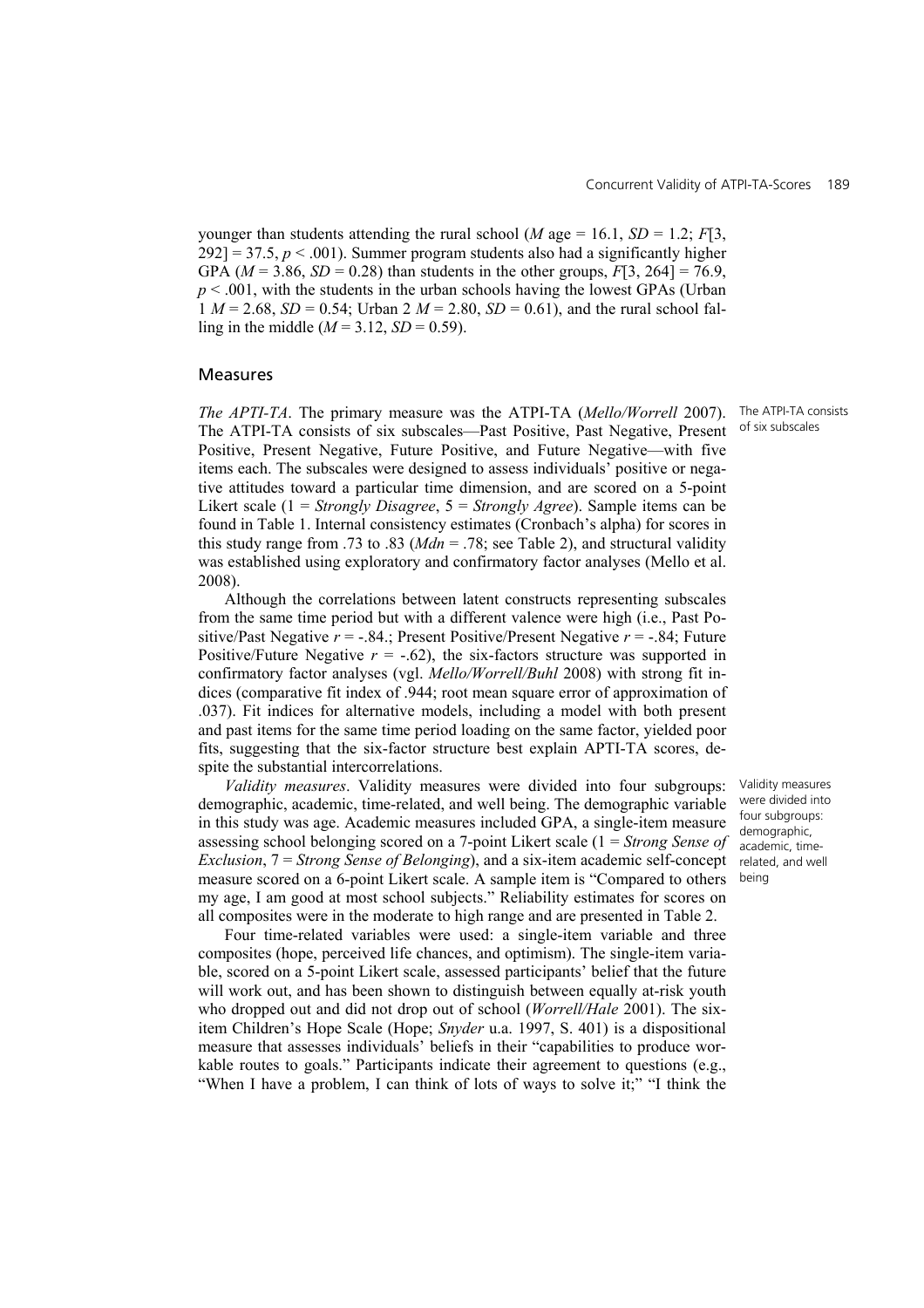things I have done in the past will help me in the future") using a 6-point Likert scale  $(1 = None of the Time, 6 = All of the Time)$ . Hope scores have been shown to have internal consistency, stability over a one-month period, structural validity, convergent validity with measures of self-concept and attributional style, and discriminant validity with measures of intelligence and hopelessness (*Snyder* u.a. 1997).

The Measure of Perceived Life Chances (*Jessor/Donovan/Costa* 1990) is a 10-item global measure which assesses individuals' beliefs that certain events will occur. The 10 items are drawn from several domains (e.g., going to college, staying in good health, owning one's own home), and respondents indicate the probability of these events occurring on a 5-point Likert scale (1 = *Very Low*, 5 = *Very Low*), with items recoded for interpretation. The scores have been shown to be reliable (*Worrell/Latto/Perlinski* 1999; *Worrell/Mello* 2007) and to distinguish between resilient and non-resilient youth. The fourth temporal measure was the Life Orientation Test (LOT; *Scheier/Carver* 1984), a dispositional measure of optimism. This measure consists of eight items embedded within a set of 12 items (four are fillers). Four of the eight items are negatively worded and must be recoded for scoring. Participants respond on a 5-point Likert scale (1 = *Strongly Disagree*,  $5 =$  *Strongly Agree*), with items designed to assess general outcome expectancies (e.g., "In uncertain times, I usually expect the best;" "If something can go wrong for me, it will"). LOT scores have been found to be reliable and structurally valid, and college students with higher levels of optimism reported less physical symptoms a month later than those with lower levels of optimism.

The two measures of well being were the Rosenberg Self-Esteem Scale (RSES; *Rosenberg* 1965) and the Perceived Stress Scale (PSS; *Cohen/Kamarck/Mermelstein* 1983). The 10-item RSES is one of the most frequently used measures of global self-esteem in the literature. Items are scored on a 4-point Likert scale (1 = *Strongly Disagree*, 4 = *Strongly Agree*), with five of the items requiring reverse-coding. RSES scores have been found to be internally consistent across a variety of studies and risk groups (*Worrell/Latto/Perlinski* 1999) with strong evidence of convergent and discriminant validity (e.g., *Rosenberg* u.a. 1995). The PSS is a 14-item measure that assesses the degree to which individuals perceive their lives to be stressful within the previous four-week period (e.g., "In the last month, how often have you felt nervous and stressed?"). Items are rated on a 5-point Likert scale (1 = *Often*, 5 = *Never*) with some items being recoded for interpretation such that high scores indicate greater perceived stress. *Cohen/Kamarck/Mermelstein* (1983) reported evidence of internal consistency and convergent and discriminant validity for PSS scores.

### Procedure

The variables were all on the same questionnaire which was administered in two different ways. Summer program participants collected the questionnaires in class, completed them at home, and returned them to class. Participants at the urban and rural schools were administered the questionnaires in class at their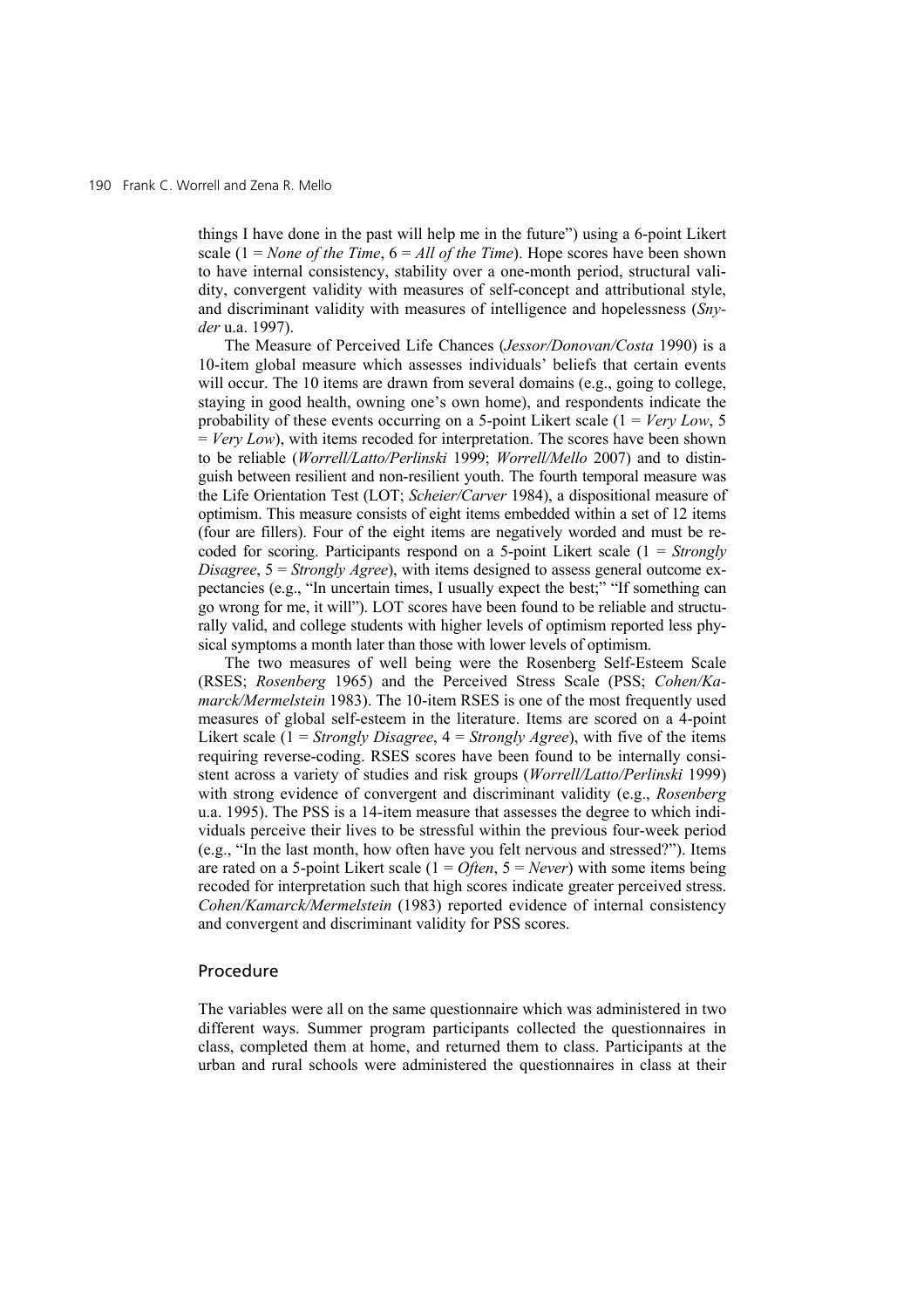schools. All participants were paid \$10 for their time, and the Institutional Review Board at the authors' institution approved the study.

# Results

### Descriptive Statistics

*APTI-TA subscales.* Means, standard deviations, and internal consistency estimates for and intercorrelations among APTI-TA subscale scores are presented in Table 2. As can be seen, the means for the positive subscales are generally higher than the means for the negative subscales. The variables were neither skewed nor kurtotic, with all skew and kurtosis values falling below |1.0|. As expected, the relationships among positive subscales are positive and the relationships among negative subscales are positive, but relationships between negative and positive subscales are negative. Additionally, the highest correlations are between items in the same time period (e.g., Past Positive with Past Negative), with these constructs showing substantial overlap (60 to 70 percent shared variance) when the correlations are corrected for attenuation.

*Other variables.* The descriptive statistics for the validity constructs are presented in Table 3. As can be seen, some of the variables were not completed by all participants resulting in differing numbers of participants for these analyses. GPA and school belonging both had the largest amount of missing data, 29 and 22 participants, respectively. With the exception of perceived stress, means were generally above the mid-points on the scales, and no variable had a skew or kurtosis value greater than |1.0|, indicating generally normal distributions. Reliability estimates for scores were all greater than .70.

### Validity Analyses

Bivariate correlations between the ATPI-TA subscale scores and the other variables are presented in Table 4, with the correlations for subscales corrected for attenuation. Generally, positive APTI-TA subscales have positive relationships with the validity variables, and negative APTI-TA subscales have negative relationships with the validity variables, with the exception of perceived stress, for which these values are reversed. Although many of the correlations are statistically significant, only those in the .30 range, indicating a medium effect size (*Rudestam/Newton* 1999), are interpreted. Most of the correlations between APTI-TA subscales and age, and APTI-TA subscales and GPA are in the .10 range as predicted. However, Future Negative scores had a negative correlation with GPA approaching a medium effect size. The correlations of the time attitude subscales with School Belonging (*Mdn r* = |.27|) and Academic Self-Concept (*Mdn r* =  $|222|$ ) were also generally modest, with the exception of a correlation of -.39 with Future Negative scores. Thus, students with higher academic selfconcepts were less likely to endorse negative attitudes toward the future.

The means for the positive subscales are generally higher than the means for the negative subscales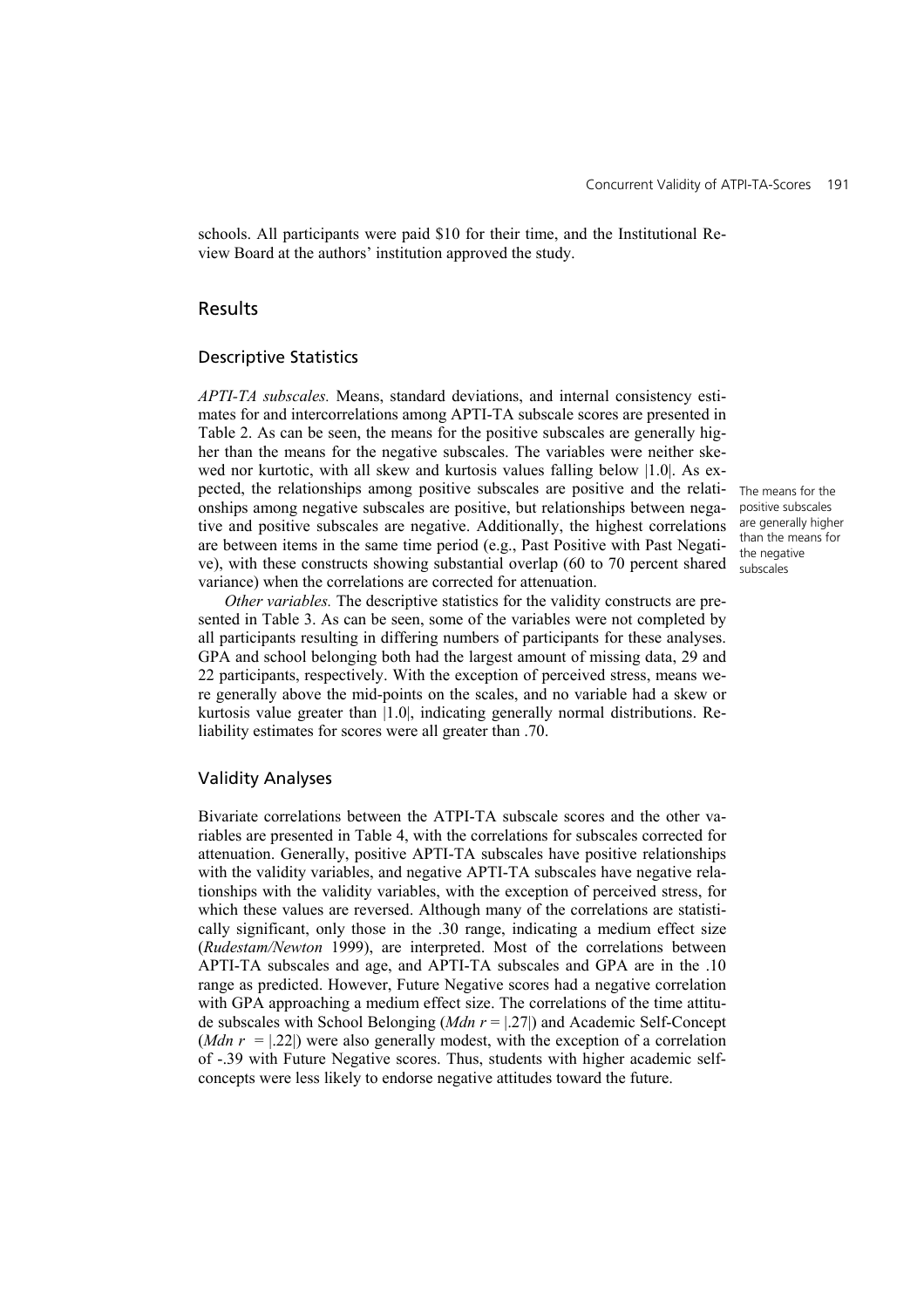#### 192 Frank C. Worrell and Zena R. Mello

All of the other variables had, on average, higher correlations with time attitudes than age and the academic past time attitudes. For example, the correlation between the Future Will Work Out and Future Positive scores was significantly higher than its correlation with the two past subscales,  $t(297) = 2.25$ ,  $p <$ .02, and its correlation with Future Negative,  $t(297) = 2.25$ ,  $p < .001$ . Correlations of time attitude subscales with Perceived Life Chances ranged from medium to large effect sizes, with the large effect sizes for relationships with Future Attitudes. The correlations of Perceived Life Chances with the Future Positive and Negative scores were significantly larger than the correlations of this variable with the Past and Present subscale scores ( $p < .01$ ).

Similarly, Hope, Optimism, and Self-Esteem scores are related to all six time attitude subscales, with correlations in the medium to large effect size range. Hope's correlation with Present Positive scores was significantly higher than its correlation with Past Positive ( $p < .01$ ), Past Negative ( $p < .01$ ), and Present Negative  $(p < .001)$  scores. Perceived Stress, which assesses perceptions of stress in the past month (i.e., it is present-oriented) was significantly correlated with all six time attitude scores. However, the correlations with Present Positive and Present Negative had large effect sizes and were significantly greater  $(p < .001)$ than correlations with the Past and Future subscales. In keeping with theory, positive time attitudes were positively related to perceived life changes, hope, optimism, and self-esteem, and negatively related to perceived stress, whereas negative time attitudes had inverse relationships with these constructs.

# Discussion

In the current study, we examined the relationship between APTI-TA scores and several variables. As hypothesized, most time attitude scores were generally not strongly related to age, GPA or academic self-concept, although Future Negative had moderate relationships with GPA and Academic Self-Concept. Four of the time attitude subscales had relationships approaching a moderate effect size with school belonging. Relationships with other time constructs and with well being were more substantial and consistent with the valence of the scales, as discussed below.

# Academic and Demographic Variables

Age was not related to any of the six time attitudes. This finding is in keeping with previous literature. For example, *Mello/Worrell* (cf. 2006) found that age was related to only Present Hedonistic scores on the ZPTI in an adolescent sample, in keeping with a growing willingness to take risks over the teenage years. Time attitudes also did not have substantial relationships with GPA, sense of school belonging, or academic self-concept. However, it is worth noting that school belonging had generally higher relationships with the time attitude scales than the other two constructs. As a sense of belonging is an important aspect of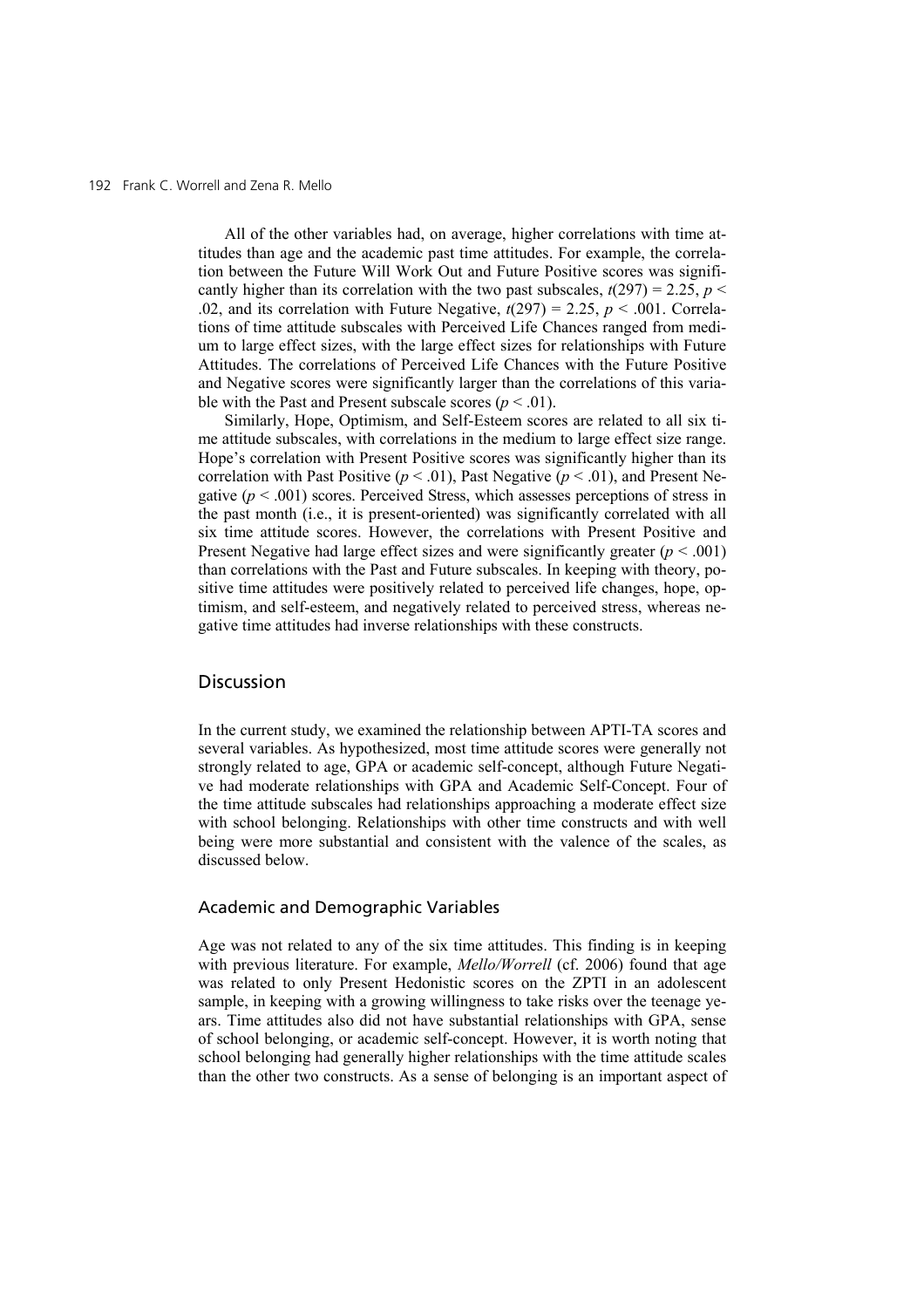identity, which itself is an important variable in adolescence, it is perhaps not surprising that this variable was related to attitudes toward time. This finding warrants further study.

 Additionally, Future Negative had the most consistent relationship with the three variables, indicating a modest inverse relationship between negative attitudes toward the future and variables indicative of academic engagement. These findings are similar to those reported for ZPTI scores by *Zimbardo/Boyd* (1999). However, the low correlations of the time attitude variables with age, GPA, and self-concept provide discriminant validity evidence in support of APTI-TA subscale scores.

# Time-Related Variables

The time-related variables provided both convergent and discriminant validity evidence for ATPI-TA scores. For example, Perceived Life Chances scores, which are clearly about the future, had significantly stronger relationships to future time attitudes than to past and present attitudes. Interestingly, this finding was similar for the more limited single-item variable with regard to Future Positive scores, with which it had a significantly stronger relationship than it had with Past and Present scores. Both of these variables had their weakest relationships with past time attitudes. The Hope score, which is described as a dispositional or state orientation, had stronger relationships with present positive scores than it did with present negative and past time attitudes. These relationships are noteworthy, as ZPTI scores were generally not related to either hope or perceived life chances. Relationships of time attitudes with optimism were strong across the three time periods.

## Well Being

Global self-esteem is generally considered to be a dispositional variable, and this is reflected in meaningful relationships with the six time attitude scores. On the other hand, perceived stress, which is operationalized with regard to the *last month*, had its most substantial relationships with present time attitudes, and significantly weaker relationships with past and future attitudes. This finding provides strong validity support for the Present subscales.

### Conclusion

In the current study, we examined convergent and discriminant validity evidence for APTI-TA scores. As reviewed above, lack of relationships with age and variables related to academic achievement provided evidence of discriminant validity and relationships with time-related constructs and well being provided evidence of convergent validity. The patterns of relationships were theoretically consistent, with positive time attitude scores having positive relationships with most variables and negative relationships with perceived stress, and

ATPI-TA scores as a multidimensional measure of time perspective

The time-related variables provided convergent and discriminant validity evidence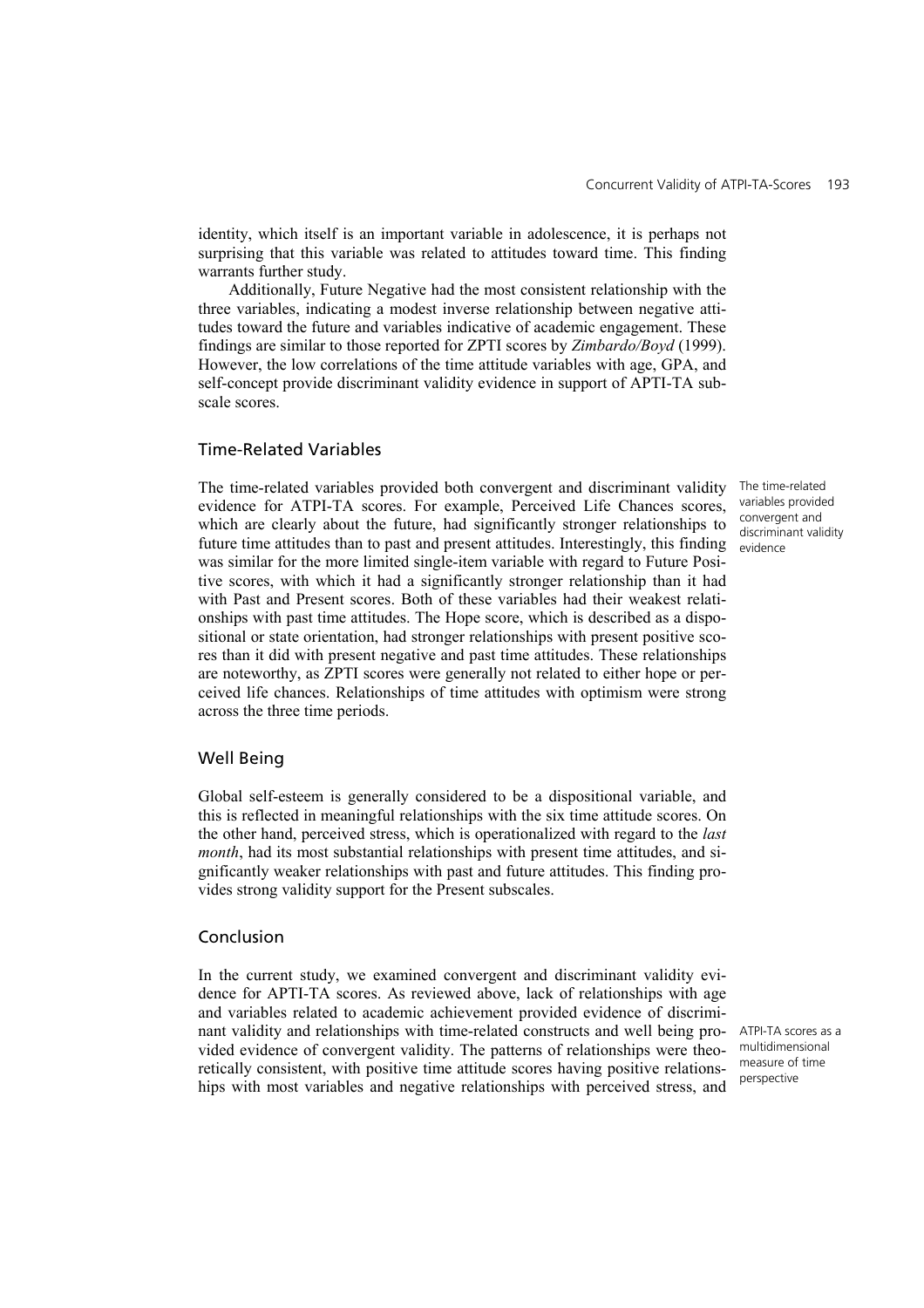negative time attitude scores showing a reverse pattern. In sum, the evidence in support of the APTI-TA scores is robust and supportive. These findings, in conjunction with the structural validity evidence (*Mello/Worrell/Buhl* 2008), provide compelling evidence for ATPI-TA scores as a multidimensional measure of time perspective in adolescent populations.

#### References

- *Byrne, B. M.* (2001): Structural Equation Modeling with AMOS: Basic Concepts, Applications, and Programming. – Mahwah.
- *Byrne, B. M.* (2006): Structural Equation Modeling with EQS: Basic Concepts, Applications, and Programming. – Mahwah.
- *Cohen, S./Kamarck, T./Mermelstein, R*. (1983): A Global Measure of Perceived Stress. Journal of Health and Social Behavior, 24, 4, pp. 386-396.
- *Ek, E./Remes, J./Sovio, U.* (2004): Social and Developmental Predictors of Optimism from Infancy to Early Adulthood. Social Indicators Research, 69, 2, pp. 219-242.
- *Hu, L.,/Bentler, P. M.* (1998): Fit Indices in Covariance Structure Modeling: Sensitivity to Mnderparameterized model Misspecification. Psychological Methods, 3, 4, pp. 424-453.
- *Husman, J./Lens, W.* (1999): The Role of the Future in Student Motivation. Educational Psychologist, 34, 2, pp. 113-125.
- *Husman, J./Shell, D. F.* (2008): Beliefs and Perceptions about the Future: A Measurement of Future Time Perspective. Learning and Individual Differences, 18, 2, pp. 166-175.
- Jessor, R*./Donovan, J. E./Costa, F.* (1990): Personality, Perceived Life Chances, and Adolescent Health Behavior. In: *Hurrelmann, K./Lösel F.* (Eds.): Health Hazards in Adolescence. – New York, pp. 25-41.
- *Kao, G./Tienda, M.* (1995): Optimism and Achievement: The Educational Performance of Immigrant Youth. Social Science Quarterly, 76, 1, pp. 1-19.
- *Keough, K. A., Zimbardo, P. G., & Boyd, J. N.* (1999): Who's Smoking, Drinking, and Using Drugs?: Time Perspective as a Predictor of Substance Use. Basic and Applied Social Psychology, 21, 2, pp. 149-164.
- *Lewin, K.* (1942): Time Perspective and Morale. In *Lewin, K.* (Ed.): Resolving Social Conflicts and Field Theory in Social Science. – Washington, D.C., pp. 80-93.
- *Mello, Z. R./Worrell, F. C.* (2006): The Relationship of Time Perspective to Age, Gender, and Academic Achievement Among Academically Talented Adolescents. Journal for the Education of the Gifted, 29, 3, pp. 271-289.
- *Mello, Z. R./Worrell, F. C.* (2007): The Adolescent Time Perspective Inventory-English. Berkeley.
- *Mello, Z. R./Worrell, F. C./Buhl, M.* (2008): Introducing the English and German versions of an adolescent time attitude scale. Manuscript submitted for publication.
- *Newton, R. R./Rudestam, K. E.* (1999): Your Statistical Consultant: Answers to Your Data Analysis Questions*.* – Thousand Oaks.
- *Nurmi, J. E.* (1991): How Do Adolescents See Their Future? A Review of the Development of Future Orientation and Planning. Developmental Review, 11, 1, pp. 1-59.
- *Nurmi, J. E./Seginer, R./Poole, M.* (1990): Future-Orientation. Helsinki.
- *Nuttin, J.* (1985): Future Time Perspective and Motivation: Theory and Research Method. Hillsdale.
- *Rosenberg, M.* (1965): Society and the Adolescent Self-Image. Princeton.
- *Rosenberg* M., u.a. (1995): Global Self-Esteem and Specific Self-Esteem: Different Concepts, Different Outcomes. American Sociological Review, 60, 1, pp. 141-156.
- *Scheier, M. F./Carver, C. S.* (1985): Optimism, Coping, and Health: Assessment and Implications of Generalized Outcome Expectancies. Health Psychology, 4, 3, pp. 219-247.
- *Seginer, R.* (1988): Social Milieu and Future Orientation: The Case of Kibbutz vs. Urban Adolescents. International Journal of Behavioral Development, 11, 2, pp. 247-273.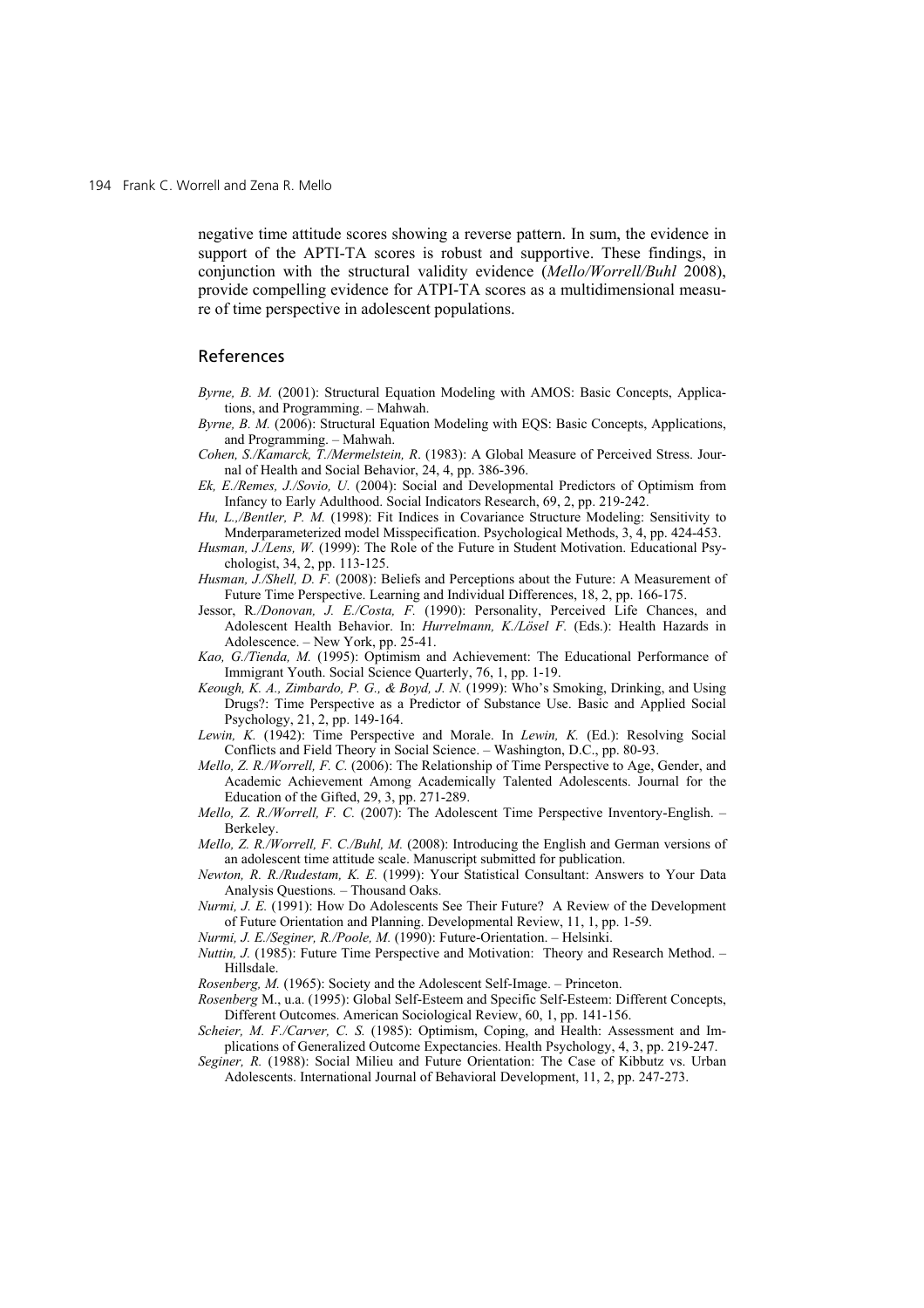- *Snyder, C. R.* u.a. (1996): Development and Validation of the State Hope Scale. Journal of Personality and Social Psychology, 70, 2, pp. 321-335.
- *Snyder, C. R.* u. a. (1997): The Development and Validation of the Children's Hope Scale. Journal of Pediatric Psychology, 22, 3, pp. 399-421.
- *Snyder, C. R.* u.a. (2003): Hope Theory, Measurements, and Applications to School Psychology*.* School Psychology Quarterly, 18*,* 2, pp. 122-139.
- *Worrell, F. C.* (2000): The Reliability and Utility of Self-Concept Instruments with At-Risk Populations. Journal of At-Risk Issues, 7, 1, pp. 31-41.
- *Worrell, F. C./Hale, R. L.* (2001): The Relationship of Hope in the Future and Perceived School Climate to School Completion. School Psychology Quarterly, 16, 4, pp. 370-388. *Worrell, F. C./Latto, I. K./Perlinski, M. A.* (1999): The Relationship of Risk Status to Self-

Esteem and Perceived Life Chances. The Journal of At-Risk Issues, 5, 2, pp. 33-38.

- *Worrell, F. C./Mello, Z. R.* (2007): The Reliability and Validity of Zimbardo Time Perspective Inventory Scores in Academically Talented Adolescents. Educational and Psychological Measurement, 67, 3, pp. 487-504.
- *Wyman, P. A.* u.a. (1993): The Role of Children's Future Expectations in Self-Esteem Functioning and Adjustment to Life Stress: A Prospective Study of Urban At-Risk Children. Development and Psychopathology, 5, 4, pp. 649-661.
- *Zimbardo, P. G./Boyd, J. N.* (1999): Putting Time in Perspective: A Valid, Reliable Individual-Differences Metric. Journal of Personality and Social Psychology, 77, 6, pp. 1271-1288.
- *Zimbardo, P. G./Keough, K. A./Boyd, J. N.* (1997): Present Time Perspective as a Predictor of Risky Driving. Personality and Individual Differences, 23, 6, pp. 1007-1023.

*Table 1.* Sample Items from Scales

#### Past Positive

I have very happy memories of my childhood.

#### Past Negative

My past is a time in my life that I would like to forget.

Present Positive

Right now, my life couldn't be better.

#### Present Negative

I wish that my present life were different.

#### Future Positive

I am excited about my future.

#### Future Negative

Thinking about my future makes me sad.